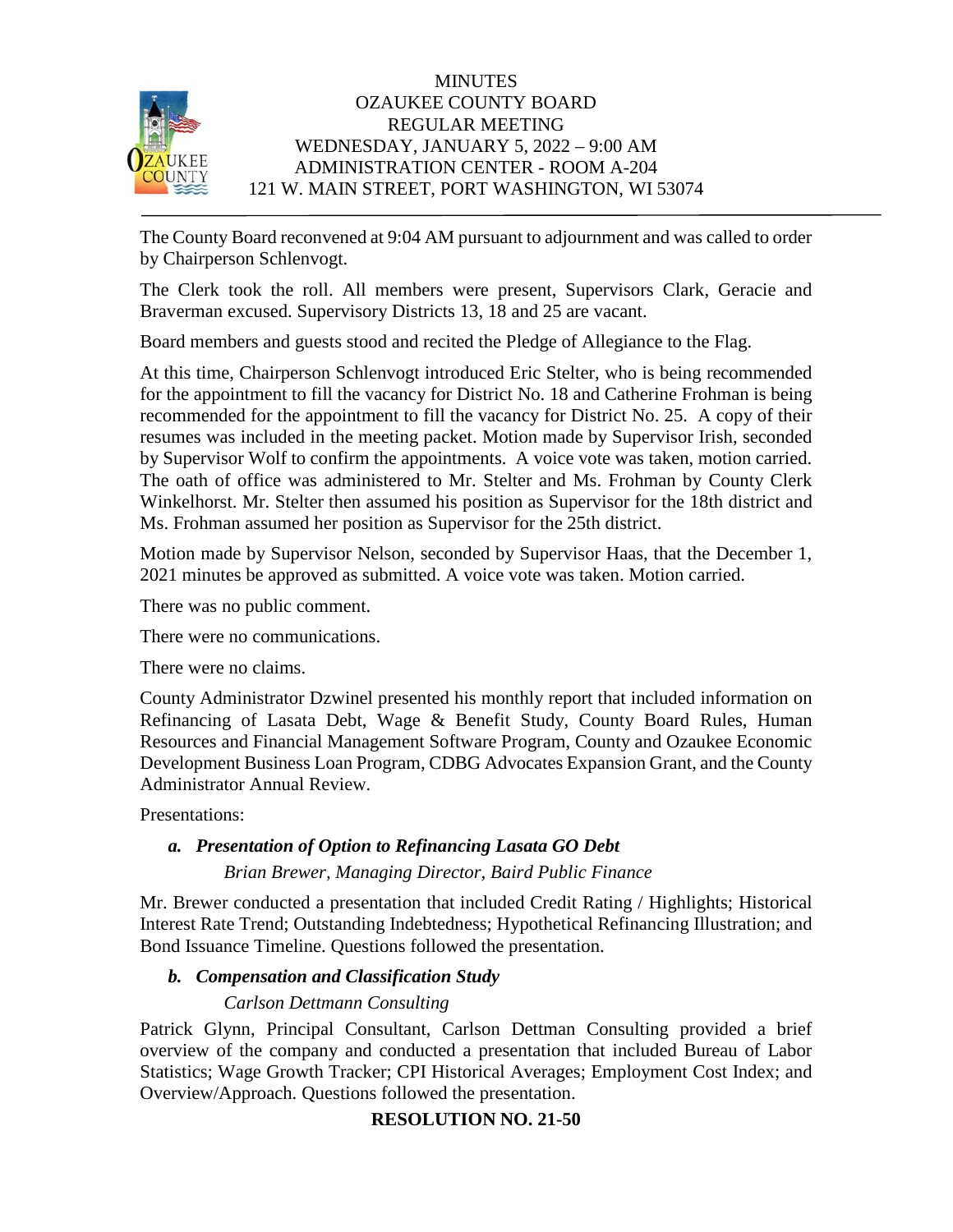#### **AUTHORIZING OZAUKEE COUNTY TO ENTER INTO AN AGREEMENT WITH CARLSON DETTMANN CONSULTING TO CONDUCT A COMPENSATION AND CLASSIFICATION STUDY**

*SUMMARY: Authorizing the County Administrator to enter into an agreement to conduct a Classification and Compensation Study.*

*VOTE REQUIRED: Majority*

| <b>FINANCE COMMITTEE</b> |                                                   |
|--------------------------|---------------------------------------------------|
| <b>RESULT:</b>           | <b>APPROVED [UNANIMOUS]</b>                       |
| <b>MOVER:</b>            | T. Richart, Vice-Chairperson                      |
|                          | <b>SECONDER:</b> J. Strom, Supervisor District 21 |
| <b>AYES:</b>             | P. Melotik, T. Richart, D. Larson, J. Strom       |
| <b>EXCUSED:</b>          | T. Winker                                         |

Motion made by Supervisor Winker, seconded by Supervisor Richart, that Resolution No. 21-50 be adopted. The vote was taken as follows: Ayes – 20 (Winker, Jobs, Schlenvogt, Nelson, Becker, Larson, Grabow, Melotik, Wolf, Richart, Rishel, Whitworth, Stelter, Ross, Godden, Strom, Holyoke, Henrichs, Frohman, Minkel-Dumit), Nays – 2 (Haas, Irish), Absent – 3 (Clark, Geracie, Braverman). The majority of the members present voting aye, the motion was declared adopted.

#### **RESOLUTION NO. 21-52**

# **ACCEPTANCE AND IMPLEMENTATION OF THE WISCONSIN DIVISION OF EMERGENCY MANAGEMENT STATE-LOCAL HAZARD MITIGATION GRANT PROGRAM ASSISTANCE AGREEMENT (FEMA-DR-4477.03-R) OZAUKEE COUNTY ACQUISITION DEMOLITION PROJECT FOR THE ACQUISITION, DEMOLITION AND RESTORATION OF THE PROPERTY IN THE FLOODWAY OF THE MILWAUKEE RIVER AT 1930 & 1936 EDGEWATER DRIVE IN THE TOWN OF GRAFTON**

*SUMMARY: Acceptance & Implementation of Hazard Mitigation Grant Program for the Acquisition and Demolition of 1930 and 1936 Edgewater Drive Property.*

*VOTE REQUIRED: Majority*

| NATURAL RESOURCES COMMITTEE |                                         |
|-----------------------------|-----------------------------------------|
| <b>RESULT:</b>              | <b>APPROVED [UNANIMOUS]</b>             |
| <b>MOVER:</b>               | N. Minkel-Dumit, Supervisor District 26 |
| <b>SECONDER:</b>            | B. Ross, Supervisor District 19         |
| <b>AYES:</b>                | B. Jobs, N. Minkel-Dumit, B. Ross       |
| <b>EXCUSED:</b>             | R. Holyoke                              |

Motion made by Supervisor Grabow, seconded by Supervisor Ross, that Resolution No. 21-52 be adopted. The vote was taken as follows: Ayes – 21(Winker, Haas, Jobs, Schlenvogt, Nelson, Becker, Larson, Grabow, Melotik, Wolf, Richart, Rishel, Whitworth, Irish, Ross, Godden, Strom, Holyoke, Henrichs, Frohman, Minkel-Dumit), Nays - 0, Abstain – 1 (Stelter), Absent – 3 (Clark, Geracie, Braverman). The majority of the members present voting aye, the motion was declared adopted.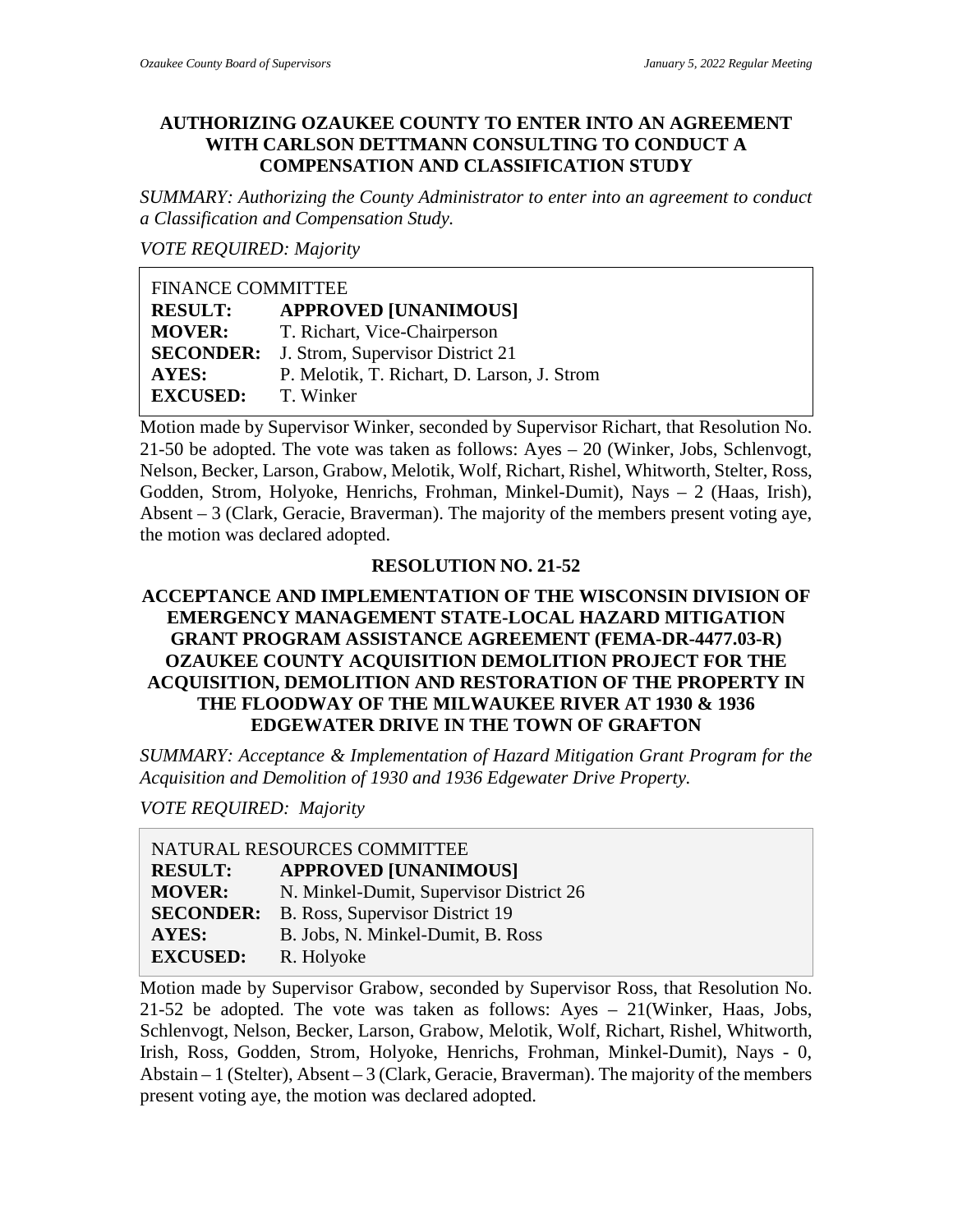#### **RESOLUTION NO. 21-51**

#### **INCREASE OF REVENUE 2022 - LAND & WATER MANAGEMENT**

*SUMMARY: The FEMA Flood Mitigation Grant Program will provide \$202,079, Wisconsin Division of Emergency Management \$67,360 and the Municipal Flood Control Grant via the Town of Grafton will provide \$269,438.*

*VOTE REQUIRED: Two-Thirds of Members Elect*

| <b>FINANCE COMMITTEE</b> |                                             |
|--------------------------|---------------------------------------------|
| <b>RESULT:</b>           | <b>APPROVED [UNANIMOUS]</b>                 |
| <b>MOVER:</b>            | T. Richart, Vice-Chairperson                |
| <b>SECONDER:</b>         | D. Larson, Supervisor District 8            |
| AYES:                    | P. Melotik, T. Richart, D. Larson, J. Strom |
| <b>EXCUSED:</b>          | T. Winker                                   |

Motion made by Supervisor Nelson, seconded by Supervisor Minkel-Dumit, that Resolution No. 21-51 be adopted. The vote was taken as follows: Ayes - 22, Nays - 0, Absent - 3. With two-thirds of the members elect voting aye, the motion was declared adopted.

#### **RESOLUTION NO. 21-53**

#### **DECLARATION OF THE SECOND SATURDAY IN MAY AS WORLD MIGRATORY BIRD DAY AND AUTHORIZATION FOR OZAUKEE COUNTY TO APPLY TO RETAIN IT'S "BIRD CITY WISCONSIN" RECOGNITION STATUS**

*SUMMARY: Ozaukee County supports efforts to protect and conserve migratory birds and their habitats and declares the second Saturday in May as World Migratory Bird Day having recognized and this day on May 23, 2021 and having plans to celebrate again in 2022 and intends to submit an application and application fee to Bird City Wisconsin and implement the criteria established by Bird City Wisconsin, so that Ozaukee County can retain its "Bird City Wisconsin" designation and "High Flyer" status that will further enhance the County's reputation for leadership in protecting its natural environment including bird habitats as well as recognize the interest of many of its citizens in bird conservation.*

*VOTE REQUIRED: Majority*

| NATURAL RESOURCES COMMITTEE |                                         |  |
|-----------------------------|-----------------------------------------|--|
| <b>RESULT:</b>              | <b>APPROVED [UNANIMOUS]</b>             |  |
| <b>MOVER:</b>               | B. Jobs, Vice-Chairperson               |  |
| <b>SECONDER:</b>            | N. Minkel-Dumit, Supervisor District 26 |  |
| AYES:                       | B. Jobs, N. Minkel-Dumit, B. Ross       |  |
| <b>EXCUSED:</b>             | R. Holyoke                              |  |

Motion made by Supervisor Holyoke, seconded by Supervisor Haas, that Resolution No. 21-53 be adopted. The vote was taken as follows: Ayes – 21 (Haas, Jobs, Schlenvogt, Nelson, Becker, Larson, Grabow, Melotik, Wolf, Richart, Rishel, Whitworth, Irish, Stelter, Ross, Godden, Strom, Holyoke, Henrichs, Frohman, Minkel-Dumit), Nays – 1 (Winker),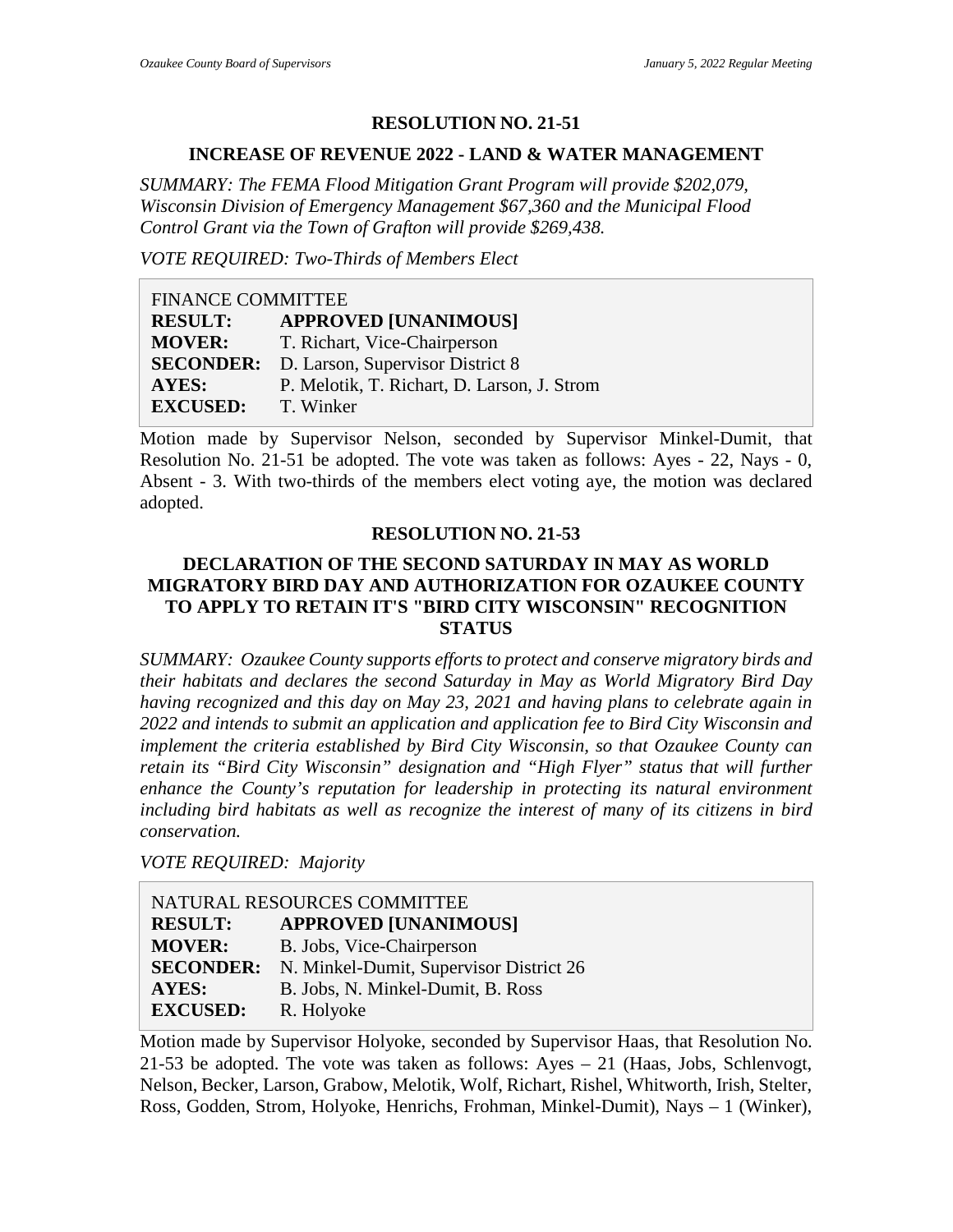Absent – 3 (Clark, Geracie, Braverman). The majority of the members present voting aye, the motion was declared adopted.

# **RESOLUTION NO. 21-54**

# **OZAUKEE COUNTY LAND INFORMATION PLAN 2022-2024**

*SUMMARY: Acceptance and Approval of Land Information Plan for 2022-2024.*

*VOTE REQUIRED: Majority*

| NATURAL RESOURCES COMMITTEE |                                         |  |
|-----------------------------|-----------------------------------------|--|
| <b>RESULT:</b>              | <b>APPROVED [UNANIMOUS]</b>             |  |
| <b>MOVER:</b>               | B. Ross, Supervisor District 19         |  |
| <b>SECONDER:</b>            | N. Minkel-Dumit, Supervisor District 26 |  |
| AYES:                       | B. Jobs, N. Minkel-Dumit, B. Ross       |  |
| <b>EXCUSED:</b>             | R. Holyoke                              |  |

Motion made by Supervisor Ross, seconded by Supervisor Irish, that Resolution No. 21- 54 be adopted. The vote was taken as follows: Ayes - 22, Nays - 0, Absent - 3. The majority of the members present voting aye, the motion was declared adopted.

# **RESOLUTION NO. 21-55**

### **PROJECT FUND RECOMMENDATION - HH PETERS YOUTH CAMP AND COMPENSATION STUDY**

*SUMMARY: Funding HH Peters Youth Camp ADA Upgrades and Compensation Study from County Project Fund.*

*VOTE REQUIRED: Majority*

| <b>FINANCE COMMITTEE</b> |                                             |
|--------------------------|---------------------------------------------|
| <b>RESULT:</b>           | <b>APPROVED [UNANIMOUS]</b>                 |
| <b>MOVER:</b>            | J. Strom, Supervisor District 21            |
| <b>SECONDER:</b>         | D. Larson, Supervisor District 8            |
| AYES:                    | P. Melotik, T. Richart, D. Larson, J. Strom |
| <b>EXCUSED:</b>          | T. Winker                                   |

Motion made by Supervisor Minkel-Dumit, seconded by Supervisor Ross, that Resolution No. 21-55 be adopted. The vote was taken as follows: Ayes - 22, Nays - 0, Absent - 3. The majority of the members present voting aye, the motion was declared adopted.

# **REVISED**

# **RESOLUTION NO. 21-56**

#### **AMENDING CHAPTER 2.05 (2) OF THE OZAUKEE COUNTY POLICY & PROCEDURE MANUAL - POLICY TO SCHEDULE PUBLIC INFORMATIONAL MEETINGS**

*SUMMARY: Amending Chapter 2.05 (2) of the Ozaukee County Policy and Procedure Manual - Public Informational Meetings Policy.*

*VOTE REQUIRED: Majority*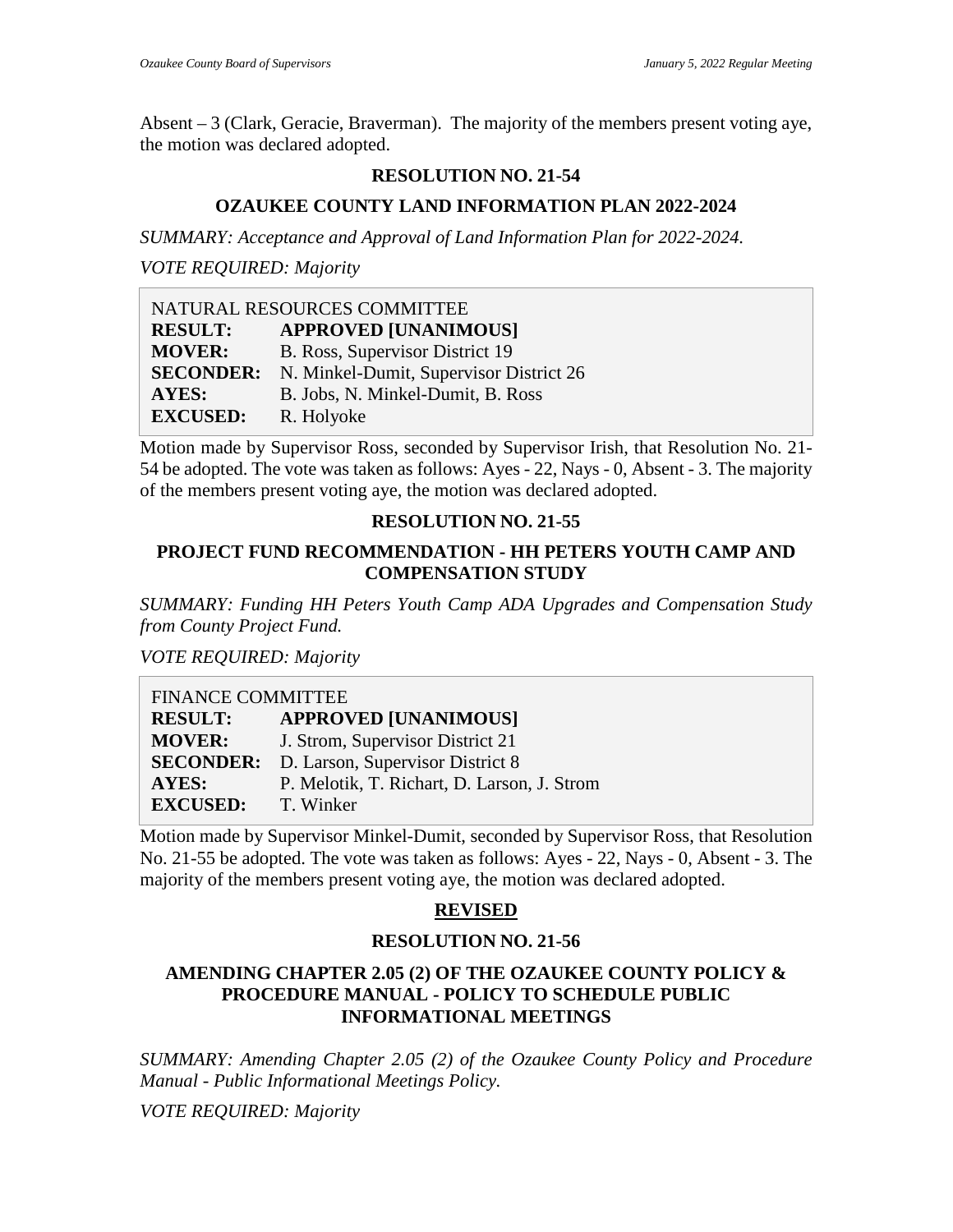### EXECUTIVE COMMITTEE **RESULT: APPROVED [UNANIMOUS] MOVER:** M. Wolf, 2nd Vice- Chairperson **SECONDER:** K. Geracie, Supervisor District 15 **AYES:** Schlenvogt, Melotik, Wolf, Geracie, Nelson

Motion made by Supervisor Haas, seconded by Supervisor Wolf, that Resolution No. 21- 56, as revised, be adopted. The vote was taken as follows: Ayes – 19 (Winker, Haas, Jobs, Schlenvogt, Nelson, Becker, Larson, Grabow, Melotik, Wolf, Richart, Rishel, Whitworth, Irish, Stelter, Ross, Godden, Henrichs, Frohman), Nays – 3 (Strom, Holyoke, Minkel-Dumit), Absent – 3 (Clark, Geracie, Braverman). The majority of the members present voting aye, the motion was declared adopted.

10:55 AM Supervisor Larson excused.

# **ORDINANCE NO. 21-8**

# **AMENDMENT TO THE COUNTY-OWNED LANDS ZONING ORDINANCE/MAP THROUGH ADDITION OF THE "COUNTY HIGHWAY KK PROPERTY", PARCEL NUMBER 07-020-07-000.01, AND SUBSEQUENT REZONE TO G-1**

*SUMMARY: Amendment to Attachment 1, Tax Key Numbers for County-Owned Lands Proposed to be Zoned Under County Zoning Ordinance, of the Ozaukee County-Owned Lands Zoning Ordinance (Chapter XV) and the Ozaukee County-owned Lands Zoning Ordinance Map (Section 15.022) through addition of the "County Highway KK Property" (parcel #07-020-07-000.01) and subsequent rezone to G-1.*

*VOTE REQUIRED: Majority*

| NATURAL RESOURCES COMMITTEE |                                         |  |
|-----------------------------|-----------------------------------------|--|
| <b>RESULT:</b>              | <b>APPROVED [UNANIMOUS]</b>             |  |
| <b>MOVER:</b>               | B. Ross, Supervisor District 19         |  |
| <b>SECONDER:</b>            | N. Minkel-Dumit, Supervisor District 26 |  |
| <b>AYES:</b>                | B. Jobs, N. Minkel-Dumit, B. Ross       |  |
| <b>EXCUSED:</b>             | R. Holyoke                              |  |

Motion made by Supervisor Ross, seconded by Supervisor Jobs, that Ordinance No. 21-8 be enacted. The vote was taken as follows: Ayes - 21, Nays - 0, Absent - 4. The majority of the members present voting aye, the motion was declared adopted.

County Board Chairperson Schlenvogt recommended the appointment of Catherine Frohman as a member of the Health & Human Services Committee and a member of the Human Services Board and Eric Stelter as a member of the Public Safety Committee. Motion made by Supervisor Nelson, seconded by Supervisor Becker to confirm the appointments. A voice vote was taken. Motion carried.

There were no committee reports or supervisor announcements.

Motion made by Supervisor Winker, seconded by Supervisor Haas, to adjourn, subject to call by the Chairperson, or until Wednesday, January 19, 2022 at 9:00 AM. Voice vote, motion carried.